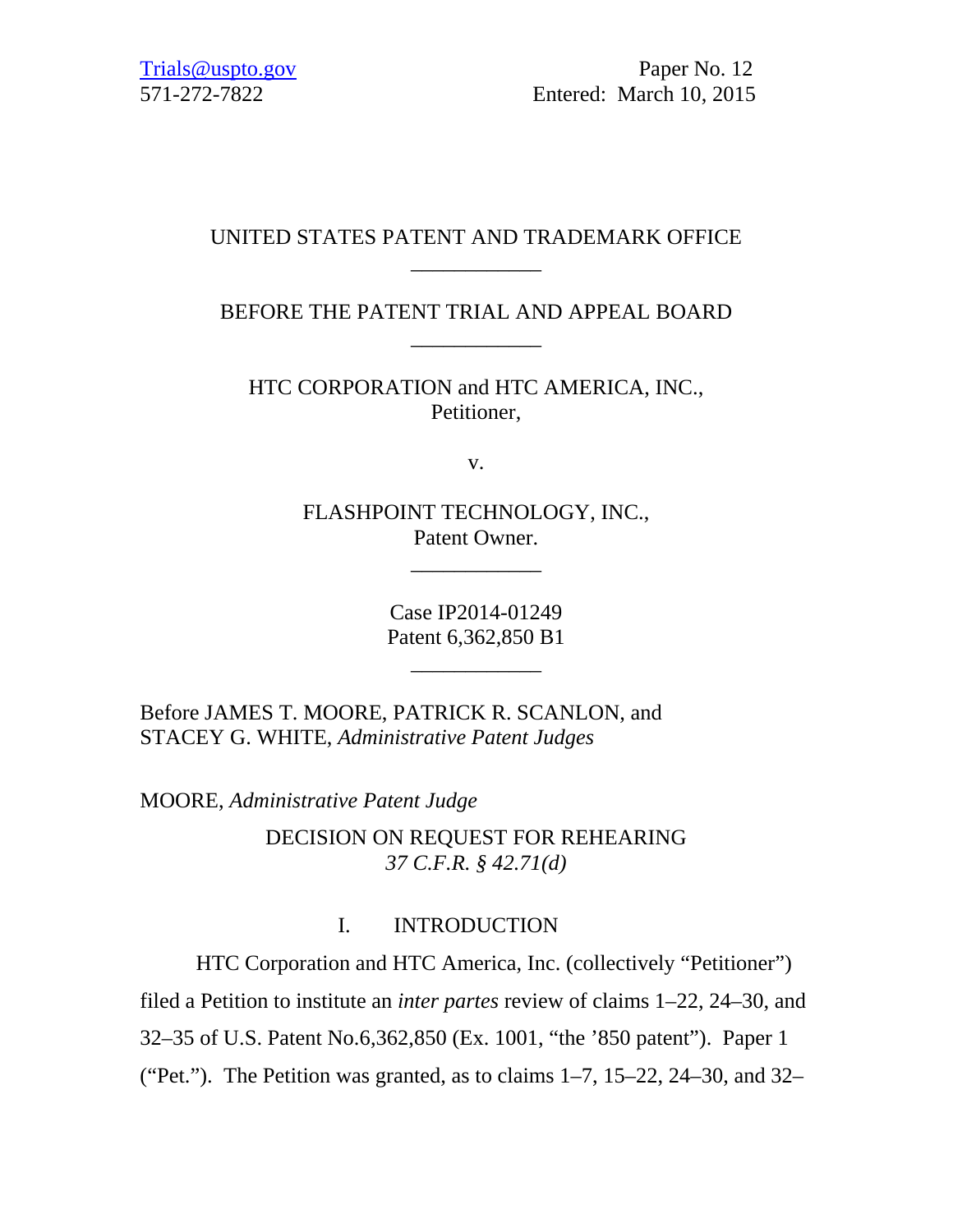35, but not as to claims 8–14. Nor was the Petition granted as to all grounds.

Decision on Institution, Paper 8 ("Dec.") 4 and 23.

On February 23, 2015, Petitioner filed a Request for Rehearing (Paper 10, "Req. Reh'g.") of the Decision on Institution.

Petitioner raises two principal grounds in its arguments soliciting reconsideration. They are:

A. It is an abuse of discretion to refuse to institute an IPR on Grounds 1 and 3 for Claims 8-14.

B. It is an abuse of discretion to refuse to institute an IPR on grounds 2, 5, 7, and 9-11.

Req. Reh'g at i.

### II. STANDARD OF REVIEW

In a request for rehearing, the dissatisfied party must identify, specifically, all matters the party believes the Board misapprehended or overlooked, and the place where each matter was addressed previously. 37 C.F.R. § 42.71(d). Upon a request for rehearing, the decision on a petition will be reviewed for an abuse of discretion. 37 C.F.R. § 42.71(c).

### III. ANALYSIS

*A. Denial of Institution as to Claims 8-14 in Grounds 1 and 3* 

 The Petitioner, in the Request for Rehearing, asserts that the Board abused its discretion when it concluded that the Petitioner did not provide sufficient description of the structure for the means-plus-function terms in Claim 8 (and thus, Claims 9–14), as required by 35 U.S.C.  $\S 112$ ,  $\P 6$ . Req. Reh'g 3, citing Paper 8, 7–9.

 The gravamen of the assertion is that, in denying Grounds 1 and 3 for Claims 8–14 in this Petition, the Board applied 37 C.F.R. § 42.104(b)(3) to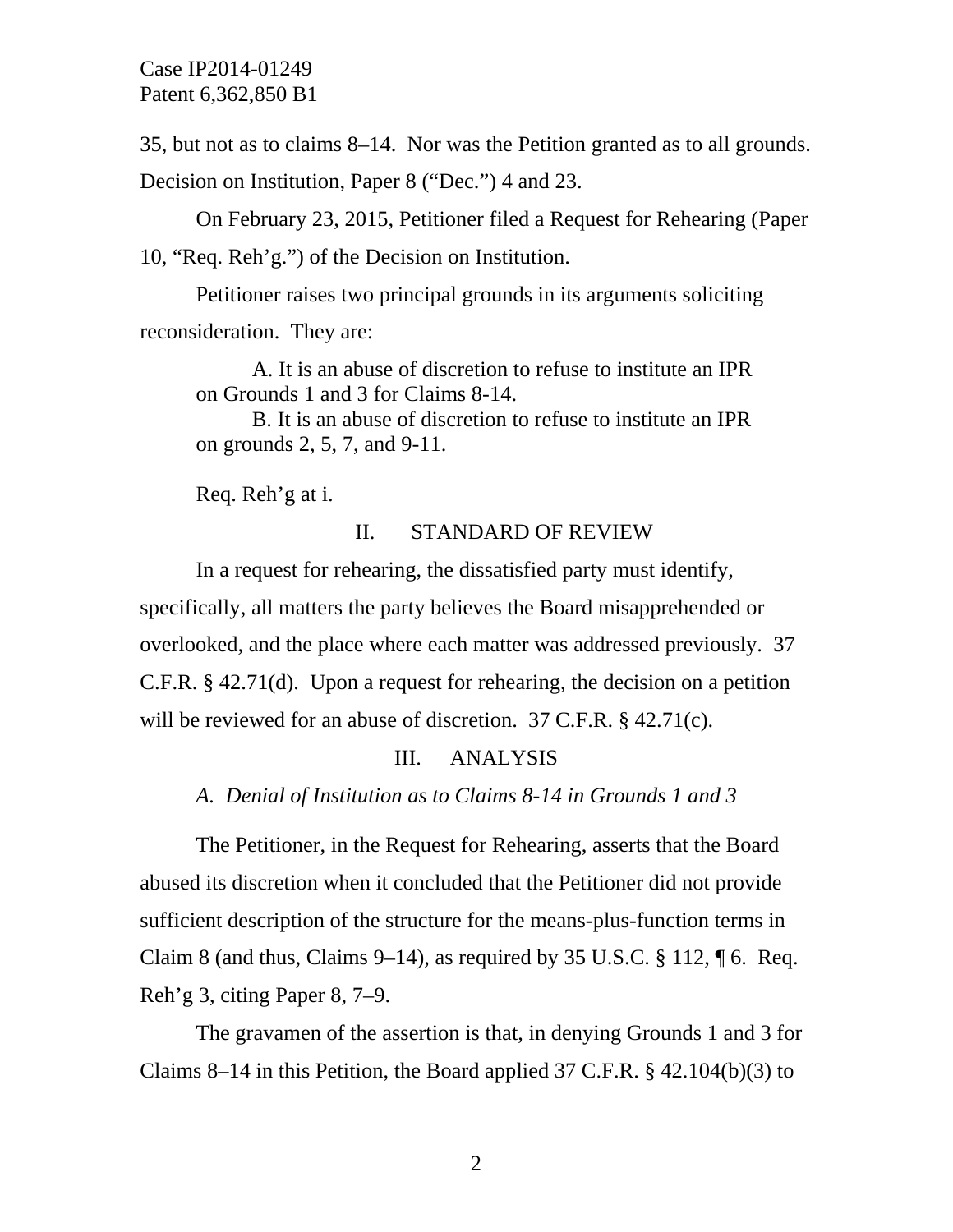impose an additional requirement – the sufficiency of the structure identified, as part of the determination of whether a trial will be instituted for a claim reciting a means-plus-function claim limitation. Req. Reh'g 4.

 According to Petitioner, the additional requirement is not part of, and is not required by, the rule. *Id*.

 Moreover, the Petitioner asserts that they complied with the 37 C.F.R. § 42.104(b)(3) and did "identify the disclosure of the specification that describes the structure, material, or acts corresponding to each claimed function." Thus, the reasoning goes, any defect in the '850 patent that renders a patent claim invalid under 35 U.S.C. § 112, ¶ 6 was created by a defective patent filing by the Patent Owner. Therefore, they conclude that Petitioners cannot be held responsible for Patent Owner's failure. According to Petitioner, mandating the Petition to contain sufficient support under 35 U.S.C. § 112, ¶ 6 is tantamount to requiring Petitioner to argue that a claim containing a means-plus-function limitation is valid under 35 U.S.C. § 112 in order to have its invalidity challenge under 35 U.S.C. § 102 or § 103 considered. This application of 35 U.S.C. § 112 exceeds the statutory authority of the Office under 35 U.S.C. § 312(a)(4) ("the petition provides such other information as the Director may require by regulation"). Req. Reh'g 5.

 We disagree with Petitioner's assertion, and reading of the rules and statute. The appropriate rule,  $37 \text{ C.F.R.}$  §  $42.104(b)(3)$ , is not to be read in isolation, but also in conjunction with other Board rules, including 37 C.F.R. § 42.1(b), which requires the rules to be interpreted for securing the just, speedy, and inexpensive resolution of every proceeding.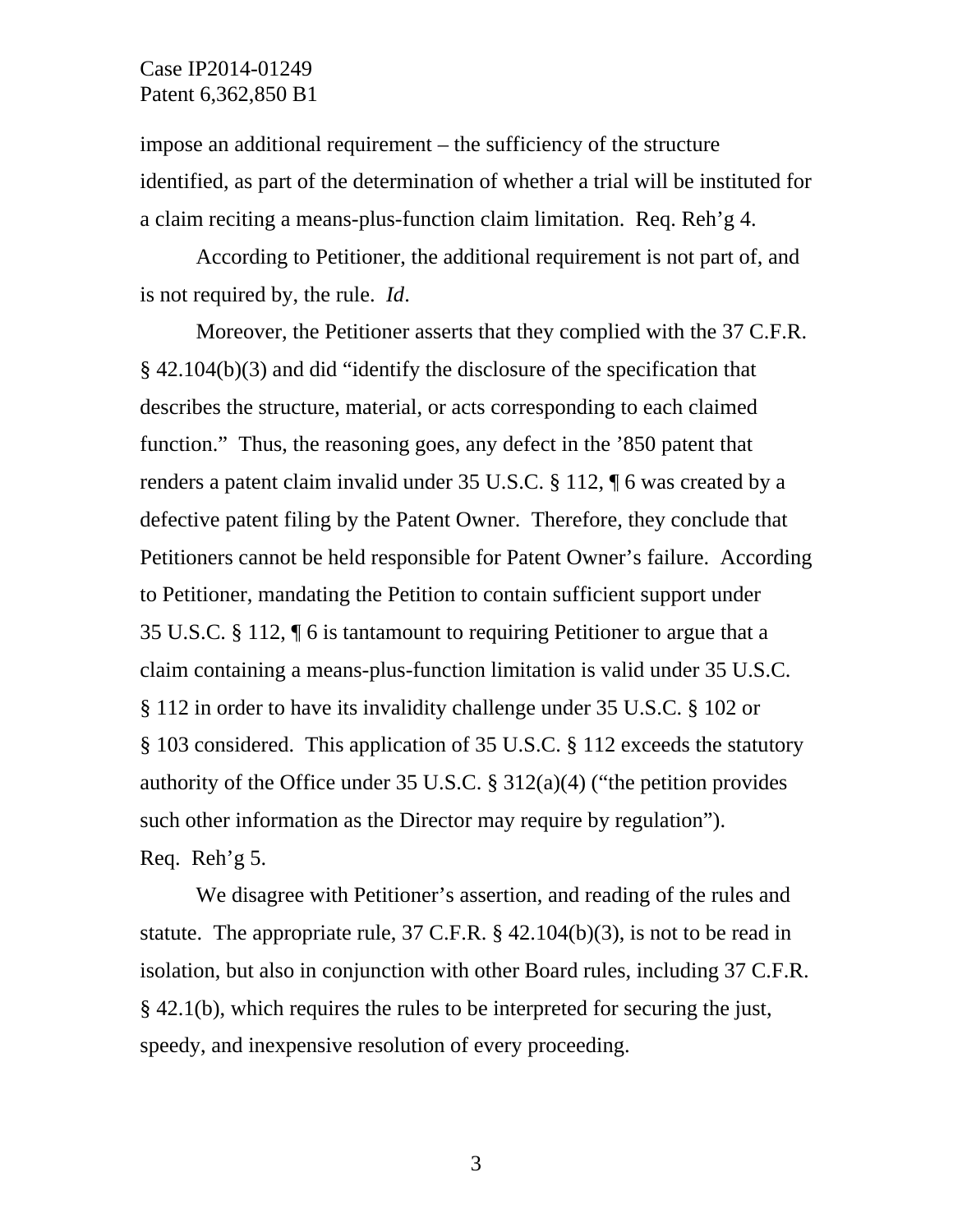Requiring identification of the means, and sufficient means, avoids institution of a trial where the scope of the means-plus-function claims cannot be determined with precision. The trial potentially would be delayed and ultimately potentially incapable of decision on the merits of the grounds. Consequently, the panel has the discretion to determine if the trial might stray into grounds outside of the statutory authority provided for *inter partes* review proceedings.

We, therefore, also disagree with the Petitioner's statutory arguments found at pages 5–8 of the rehearing. *Compare* 35 U.S.C. § 311(b) with 35 U.S.C. § 321(b).

## *B. Statutory Authority for the Board's discretionary action*

In the Decision on Institution, the Board granted Petitioner's request to institute an *inter partes* review of the appropriately challenged claims of the '850 patent on four grounds. In rendering the Decision on Institution, the Board exercised its discretion in declining to institute six other asserted grounds. Dec. 23. To us, it is evident that if we were to institute all eleven of these asserted grounds, even though some of these grounds —to some extent— may overlap, it would serve to add expense to the parties in briefing, and temporal delay to the Board rendering a decision. We exercised our discretion in allowing certain grounds to proceed by controlling scope of the proceeding and instituting review of five grounds, while addressing all of the challenged claims.

Petitioner focuses its arguments on the language of 35 U.S.C. § 314(a) and concludes that as our discretion is not recited explicitly therein, error exists, and as a consequence we abused our discretion. Req. Reh'g 8–9. On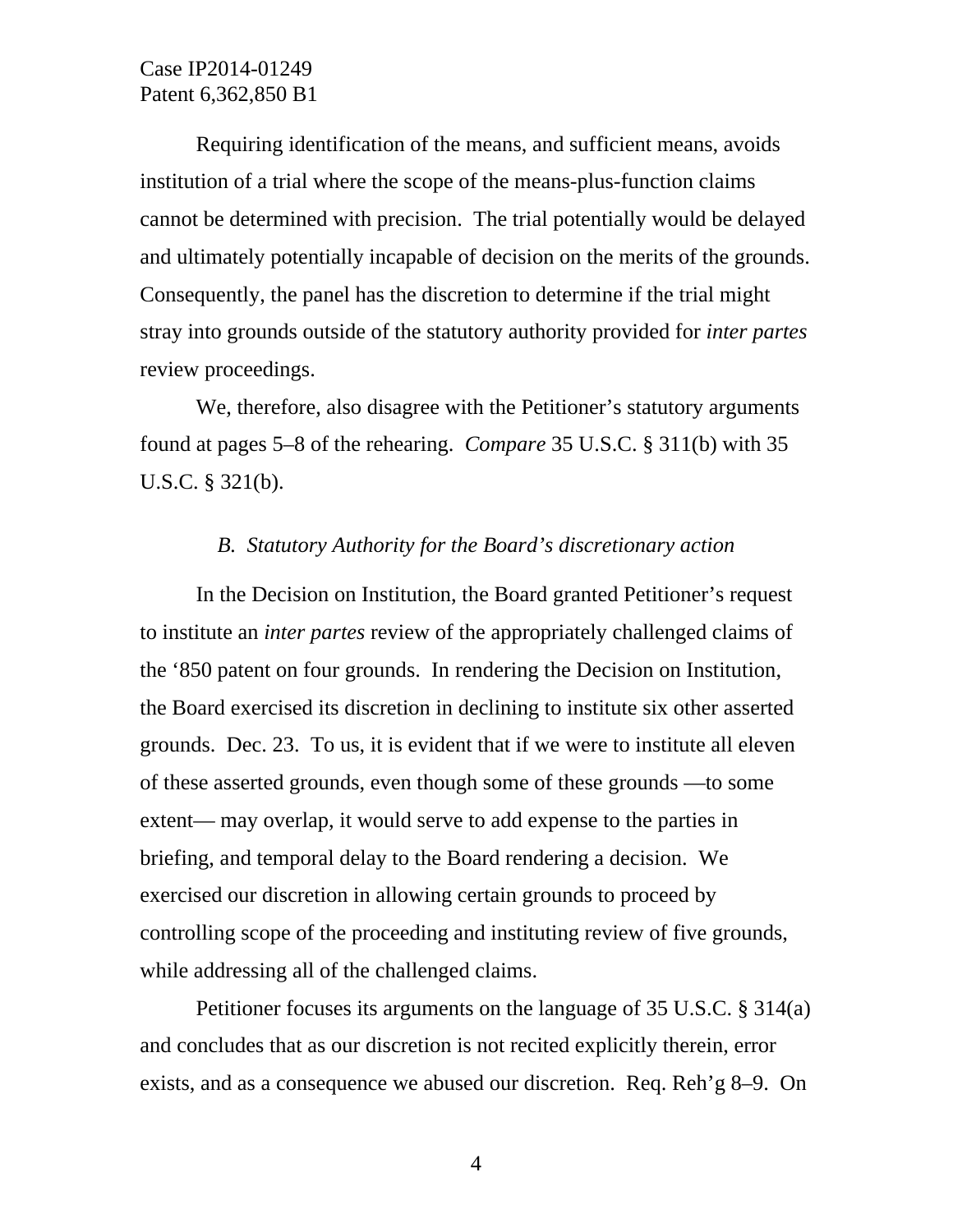page 9 of its Request, Petitioner specifically points us to 35 U.S.C. § 316(a)(2) as laying the foundation for setting standards for sufficient grounds, but not supporting our discretion.

First, it is a long-standing part of jurisprudence that the tribunal has discretion in the conduct of its proceedings. The language of § 314 provides us with discretion in that it expressly states that review "may not" be authorized in certain situations, but it does not require that a review "shall" be instituted in any situation. 35 U.S.C. § 314(a). In addition, we direct Petitioner's attention to 35 U.S.C. § 316(b), which provides our rules are to take into account the "regulation on the economy, the integrity of the patent system, the efficient administration of the Office, and the ability of the Office to timely complete proceedings."

Board trial rule 108 provides that the Board may "deny some or all grounds for unpatentability for some or all of the challenged claims." 37 C.F.R. § 42.108(b).

Petitioner's position does not consider that the Board is charged with securing the just, speedy, and inexpensive resolution of every proceeding. 37 C.F.R. § 42.1(b). Trials are no exception; 37 C.F.R. § 42.100(c) requires us to administer proceedings such that the final written determination in an *inter partes* review be issued one year after the date of institution, except that the review may be extended by not more than six months for good cause shown. Our decision to proceed on a streamlined grouping of grounds, as opposed to all eleven, yet encompassing all claims, is a meaningful exercise of that discretion in administering the proceeding. Thus, we are not persuaded of error or an abuse of discretion in our decision not to institute those additional grounds.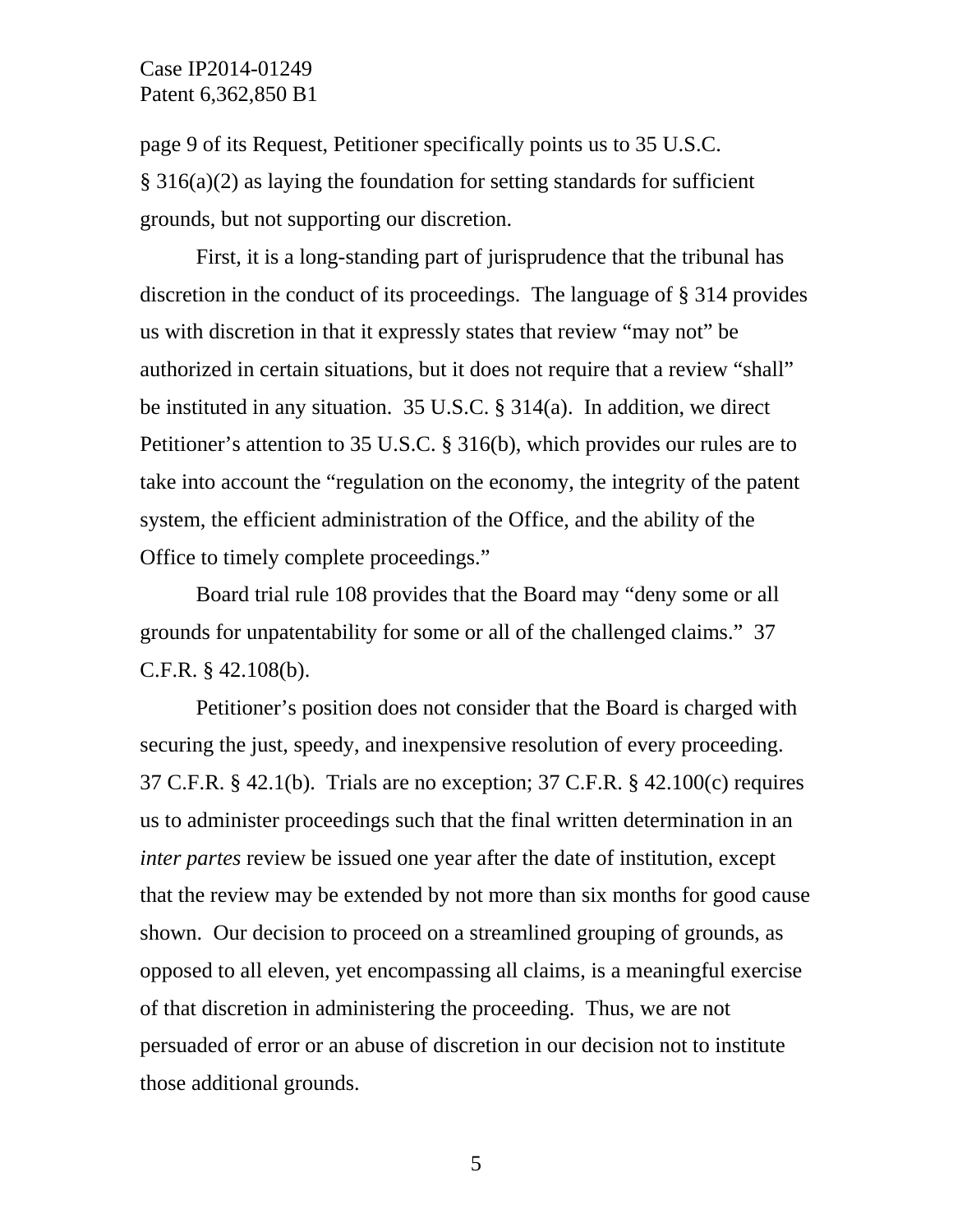#### *C. Regulatory Authority for the Board's Discretionary Action*

Petitioner states that "[t]he application of the rule to the circumstances of this petition is an abuse of discretion. There is no statutory authority that supports an interpretation of 37 C.F.R. § 42.108 that would allow the Board to arbitrarily deny additional grounds of rejection, without substantive analysis, if a trial has been instituted on all challenged claims on one ground of rejection presented in the same petition." Req. Reh'g 10.

We respectfully disagree. The Board may exercise its sound discretion in administering its trial proceedings, and as noted above, our rules were promulgated with the statutory framework in mind of completion within a year. There was no arbitrary denial; the Board carefully reviewed each proposed ground and elected to proceed on those which addressed all the claims efficiently. To be required to address every overlapping grounds in every petition without the exercise of judicial use of discretion would impact not only the ability of the Board to accomplish the directive of rendering a final decision in one year, but also the overall costs of the proceedings for the parties, including patent owners, seriously.

### *D. Estoppel Concerns*

Petitioner notes that there may be estoppel under 35 U.S.C. § 315(e)(2) and as such, those grounds not instituted deprive Petitioner of the opportunity to raise those grounds in federal court once a final written decision is issued. Req. Reh'g 10–11.

The question of estoppel is premature at this point. Petitioner has not established the underlying conditions precedent with any persuasive evidence or argument that the Petitioner will be estopped ultimately.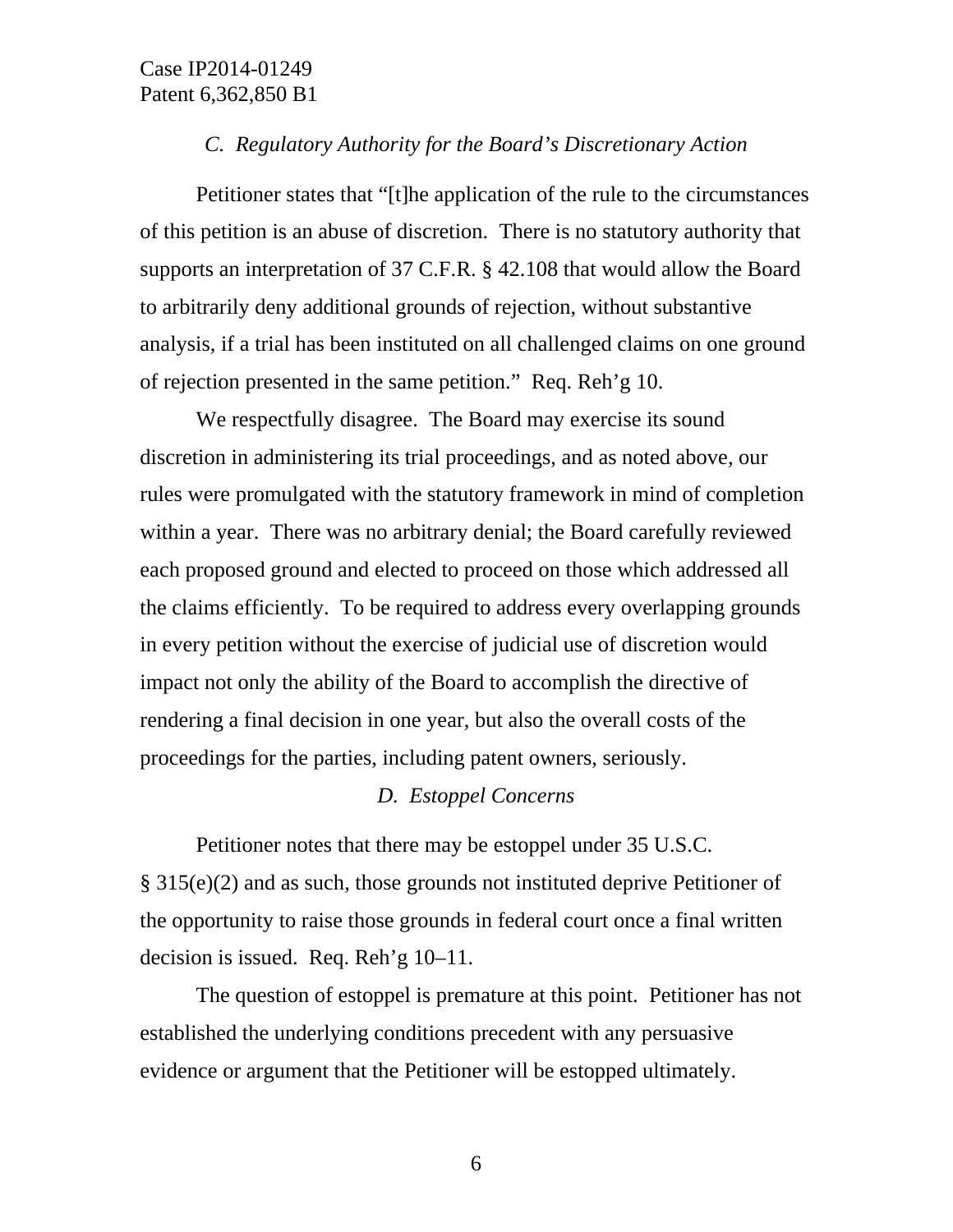Presently, the trial is moving forward on all claims with the Petitioner having carried the initial burden on institution. Moreover, estoppel is but one of the many issues to be considered in litigation strategy, and we do not presume to make one factor so heavily weighted so as intrude into the province of counsel in making decisions as to how to proceed.

Petitioner makes a final argument sounding in constitutional law. Petitioner urges that "[t]he Board's decision to deny substantive consideration of Grounds 2, 5, 7 and 9-11 violates Petitioners' due process rights to have full consideration of all grounds presented in their petition." Req. Reh'g 11. We are not pointed to any jurisprudence on this conclusory statement.

We disagree with the conclusion that Petitioner is being deprived of due process rights. Placing reasonable limits upon the trial in order to have the proceedings move forward less expensively and more efficiently does not equate to a denial of a due process right. Indeed, in its current posture, Petitioner could obtain almost the complete relief it seeks.

### *E. Requirement to Evaluate Multiple Proposed Grounds*

Petitioner urges that "under 35 U.S.C. § 315(d), Petitioners could have filed multiple *inter partes* review petitions, with each petition containing one ground of rejection, to have caused the Board to evaluate the substance of all proposed grounds of rejection." Req. Reh'g 12. Therefore, it concludes that "it is an abuse of discretion for the Board not to substantively consider all grounds of rejection presented by Petitioners, merely because Petitioners could efficiently present these grounds in a single petition." *Id*. 12–13.

Petitioner misapprehends the scope of 35 U.S.C. § 315(d). This statute permits the Director to exercise discretion in a proceeding where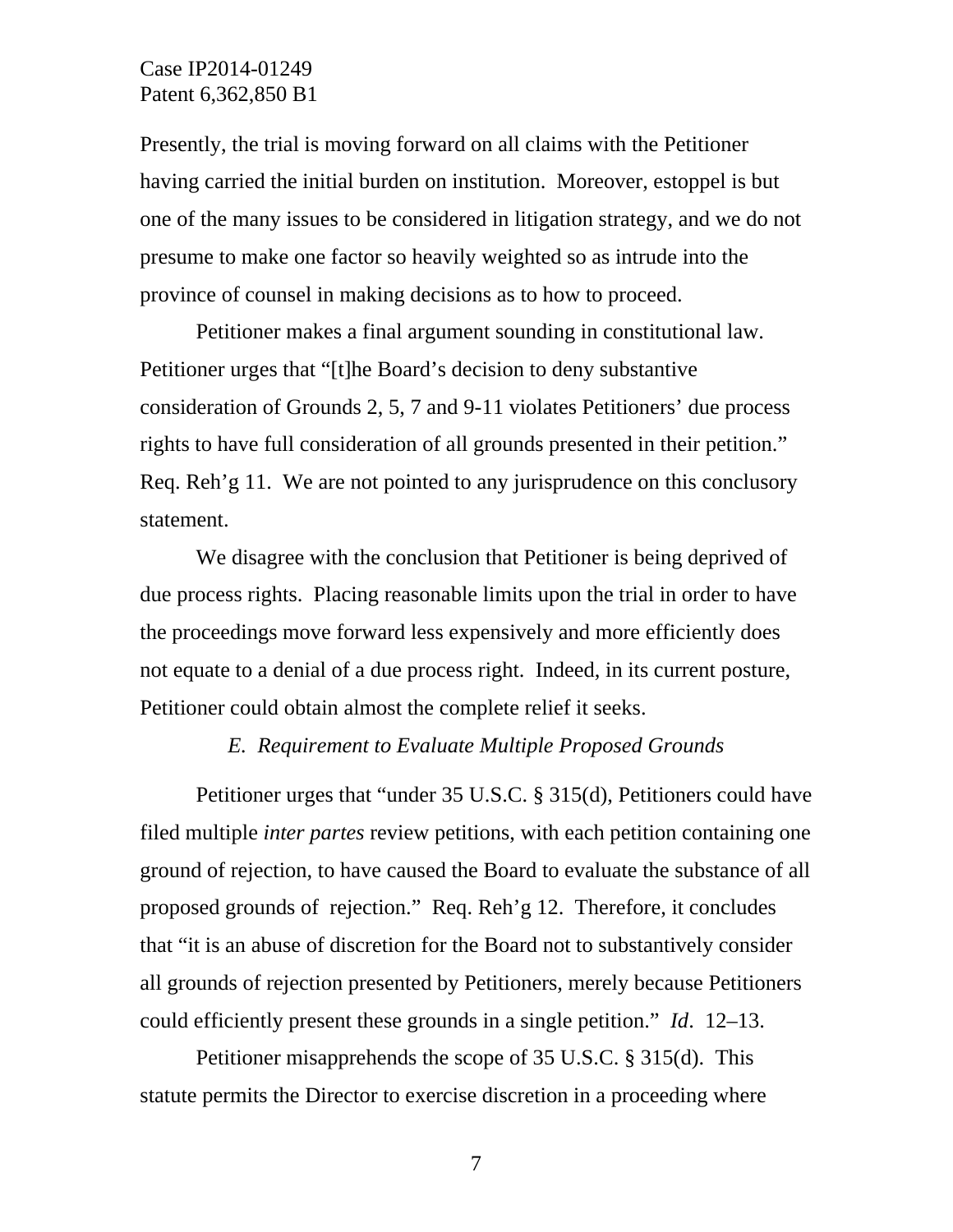there are multiple proceedings, taking any appropriate action to manage this multiplicity of proceedings, up to and including "termination of any such matter or proceeding." The rules and statues work together to promote efficiency. There is no requirement that we address the patentability of the same claims multiple times. This is especially true in this situation where we have determined that it would be inefficient to go forward with all of the grounds advocated in the Petition.

*F. Non Instituted Grounds 2, 5, 7, and 9-11* 

The Petitioner urges us not to conclude that grounds 2, 5, 7, and 9–11 are redundant or duplicative at this stage in the proceeding. Req. Reh'g 13. Petitioner urges that there may be a different technical teaching, which may become important. *Id.* at 14. Accordingly, Petitioner again urges that refusing to consider all grounds is a deprivation of due process rights and an injury to Petitioner.

We offer no opinion as to whether the grounds are redundant or duplicative, or whether any future estoppel will attach.

While we understand Petitioner's point of view, it made a litigation choice to file an *inter partes* review petition. Our rules, as promulgated, indicate that there is no requirement that all grounds be instituted, and our earlier decisions relying on those rules had been published before the Petition was filed in June of 2014.

We weigh the public interest in providing speedy resolution of the proceedings before the Board more heavily than the presently presented conclusory argument that the Petitioner potentially could be deprived of due process, especially under the facts and posture of the present proceeding.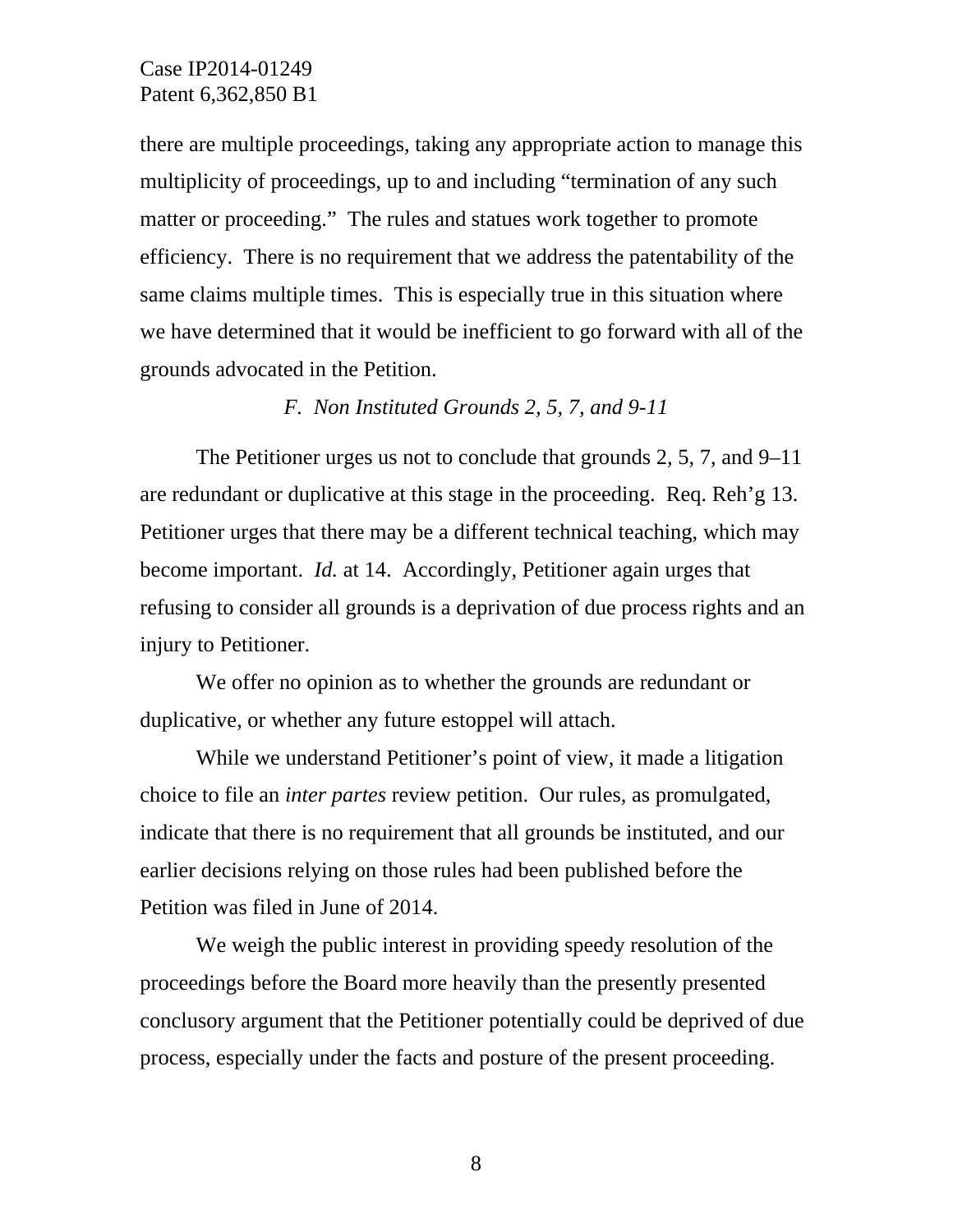# IV. CONCLUSION

Petitioner has not demonstrated that the panel overlooked or misapprehended any issues or facts in its Decision to Institute. Accordingly, the Request for Rehearing is denied.